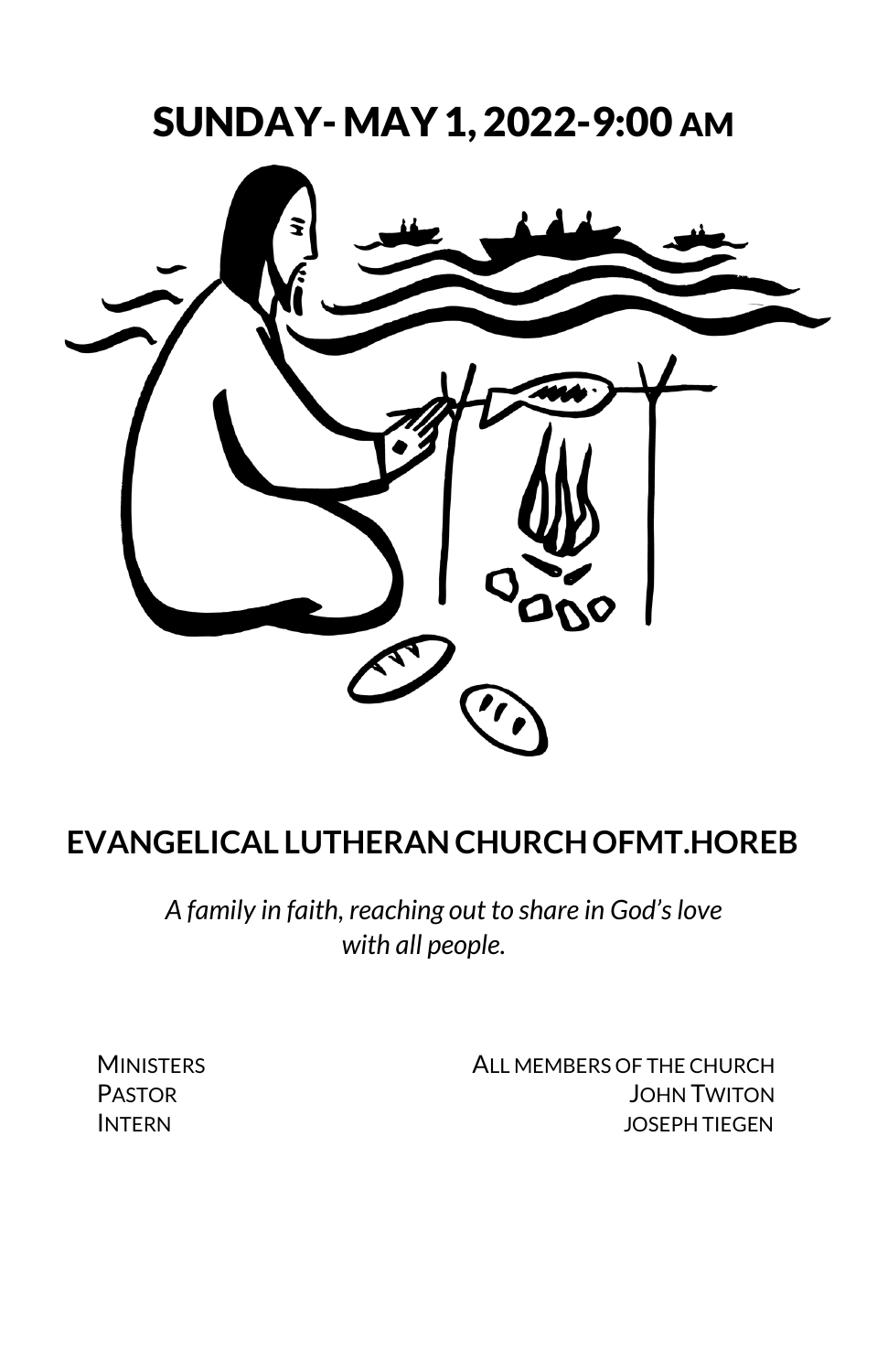# ORDER OFWORSHIP

**Sunday May 1, 2022 | 3rd Sunday of Easter | 9:00 AM**  $(+ = stand if able; L = Leader / C = Congregation)$ 

## PRELUDE Diane Dangerfield

WELCOMING WORD *The disciples make a big splash and eat breakfast with the risen Jesus. Wading in the water (remembering baptism) and eating with Jesus (celebrating holy communion) is our weekly encounter with the risen Christ. Jesus asks us again and again: Do you love me? And Jesus invites us, again and again, to follow him, bringing the Easter life to others.*

### Thanksgiving for Baptism

L: Alleluia! Christ is risen.

## C: Christ is risen indeed. Alleluia!

L: In the waters of baptism, we have passed over from death to life with Jesus Christ, and we are a new creation. For this saving mystery, and for this water, let us bless God, who was, who is, and who is to come. *We thank you, God, for your river of life, flowing freely from your throne: through the earth,*

*through the city, through every living thing. You rescued Noah and his family from the flood; You opened wide the sea for the Israelites. Now in these waters you flood us with mercy, and our sin is drowned forever. You open the gate of righteousness and we pass safely through. In Jesus Christ, you calm and trouble the waters. You nourish us and enclose us in safety. You call us forth and send us out. In lush and barren places, you are with us. You have become our salvation. Now breathe upon this water and awaken your church once more. Claim us again as your beloved and holy people. Quench our thirst; cleanse our hearts; wipe away every tear. To you, our Beginning and our End, our Shepherd and Lamb, be honor, glory, praise, and thanksgiving, now and forever.* **C: Amen.**

## HYMN: #886 **-** *Oh, for a Thousand Tongues to Sing* (vs. 1-4)

## **GREETING**

L: The grace of our Lord Jesus Christ, the love of God, and the communion of the Holy Spirit be with you all.

# C: And also, with you.

+ KYRIE pg. 138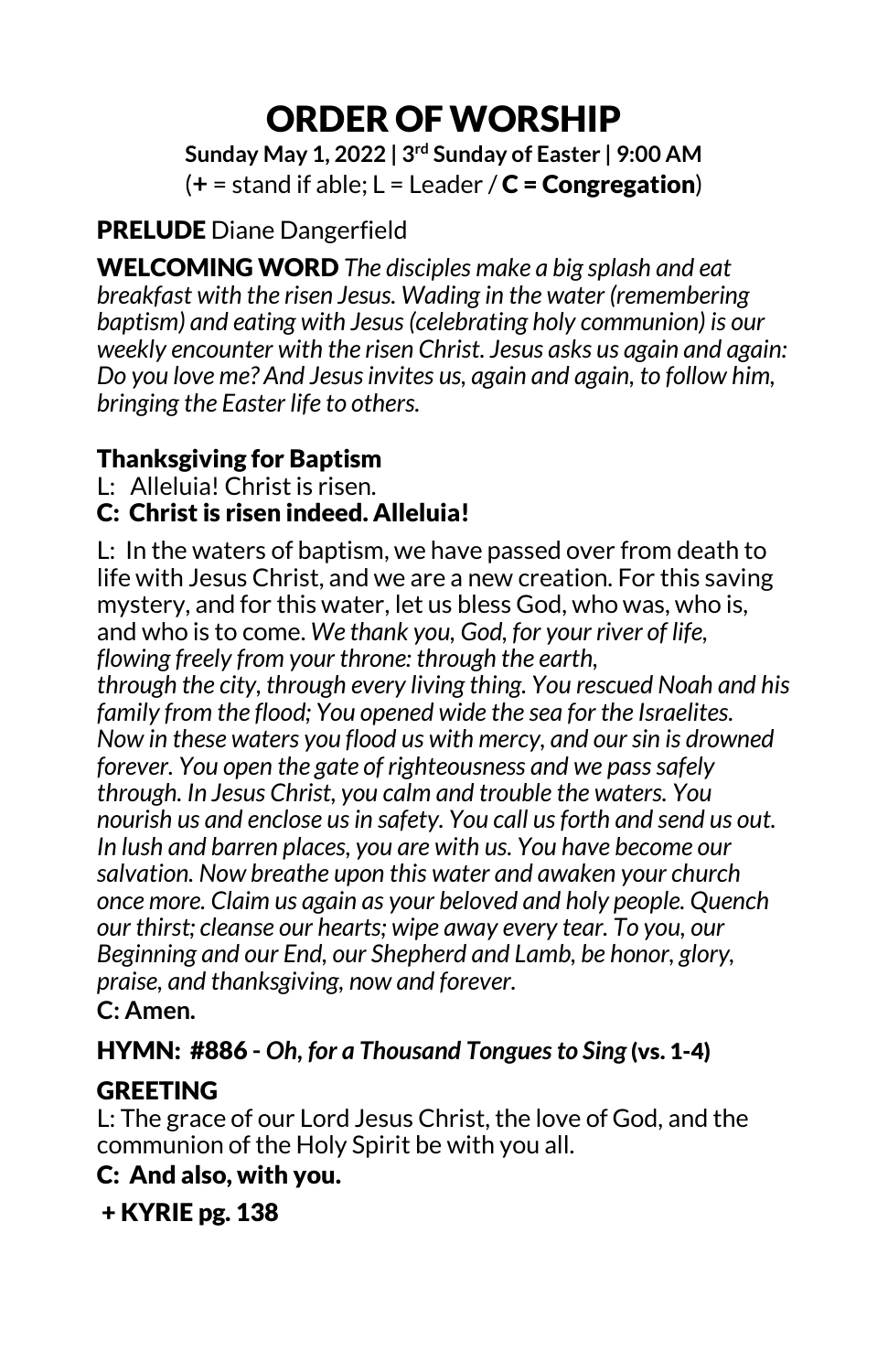#### + HYMN OF PRAISE pg. 140 "This is the feast…"

#### PRAYER OF THE DAY

L: Eternal and all-merciful God,

C: with all the angels and all the saints we laud your majesty and might. By the resurrection of your Son, show yourself to us and inspire us to follow Jesus Christ, our Savior and Lord, who lives and reigns with you and the Holy Spirit, one God, now and forever. Amen.

#### SONG*: "Heart of Worship" by Praise Team*

#### FIRST READING: Acts 9:1-20

 $1$ Saul, still breathing threats and murder against the disciples of the Lord, went to the high priest <sup>2</sup>and asked him for letters to the synagogues at Damascus, so that if he found any who belonged to the Way, men or women, he might bring them bound to Jerusalem. <sup>3</sup>Now as he was going along and approaching Damascus, suddenly a light from heaven flashed around him. <sup>4</sup>He fell to the ground and heard a voice saying to him, "Saul, Saul, why do you persecute me?" 5He asked, "Who are you, Lord?" The reply came, "I am Jesus, whom you are persecuting. <sup>6</sup>But get up and enter the city, and you will be told what you are to do." <sup>7</sup>The men who were traveling with him stood speechless because they heard the voice but saw no one. <sup>8</sup>Saul got up from the ground, and though his eyes were open, he could see nothing; so they led him by the hand and brought him into Damascus. <sup>9</sup>For three days he was without sight, and neither ate nor drank. <sup>10</sup>Now there was a disciple in Damascus named Ananias. The Lord said to him in a vision, "Ananias." He answered, "Here I am, Lord." 11The Lord said to him, "Get up and go to the street called Straight, and at the house of Judas look for a man of Tarsus named Saul. At this moment he is praying,  $12$  and he has seen in a vision a man named Ananias come in and lay his hands on him so that he might regain his sight." <sup>13</sup>But Ananias answered, "Lord, I have heard from many about this man, how much evil he has done to your saints in Jerusalem; 14and here he has authority from the chief priests to bind all who invoke your name." 15But the Lord said to him, "Go, for he is an instrument whom I have chosen to bring my name before Gentiles and kings and before the people of Israel; <sup>16</sup>I myself will show him how much he must suffer for the sake of my name." 17So Ananias went and entered the house. He laid his hands-on Saul and said, "Brother Saul, the Lord Jesus, who appeared to you on your way here, has sent me so that you may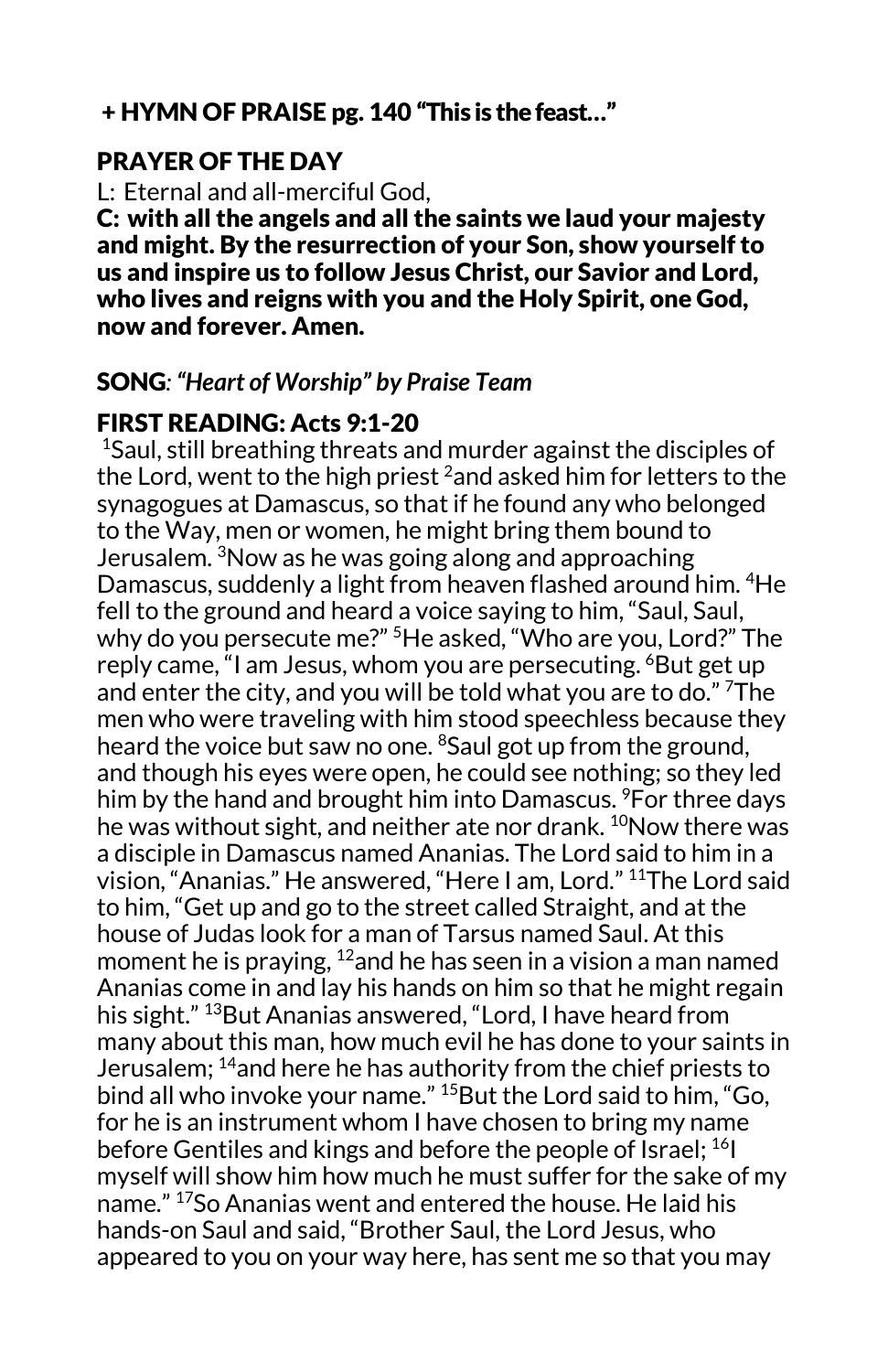regain your sight and be filled with the Holy Spirit." <sup>18</sup>And immediately something like scales fell from his eyes, and his sight was restored. Then he got up and was baptized.  $^{19}$ and after taking some food, he regained his strength. For several days he was with the disciples in Damascus, <sup>20</sup>and immediately he began to proclaim Jesus in the synagogues, saying, "He is the Son of God."

## SECOND READING: Revelation 5:11-14

 $11$ Then I looked, and I heard the voice of many angels surrounding the throne and the living creatures and the elders; they numbered myriads of myriads and thousands of thousands,  $^{12}$ singing with full voice, "Worthy is the Lamb that was slaughtered to receive power and wealth and wisdom and might and honor and glory and blessing!" 13Then I heard every creature in heaven and on earth and under the earth and in the sea, and all that is in them, singing, "To the one seated on the throne and to the Lamb be blessing and honor and glory and might forever and ever!"  $14$ And the four living creatures said, "Amen!" And the elders fell down and worshiped.

## +ACCLAMATION (pg. 142)

#### (sing) Alleluia, Lord, to whom shall we go? You have the words of eternal life. Alleluia.

L: The Gospel according to John, Chapter 21 C: Glory to you, O Lord

#### GOSPEL: John 21:1-19

 $1$ After [he appeared to his followers in Jerusalem,] Jesus showed himself again to the disciples by the Sea of Tiberias; and he showed himself in this way.  $^{2}$ Gathered there together were Simon Peter, Thomas called the Twin, Nathanael of Cana in Galilee, the sons of Zebedee, and two others of his disciples. <sup>3</sup> Simon Peter said to them, "I am going fishing." They said to him, "We will go with you." They went out and got into the boat, but that night they caught nothing. 4Just after daybreak, Jesus stood on the beach; but the disciples did not know that it was Jesus. <sup>5</sup> Jesus said to them, "Children, you have no fish, have you?" They answered him, "No." <sup>6</sup>He said to them, "Cast the net to the right side of the boat, and you will find some." So they cast it, and now they were not able to haul it in because there were so many fish. 7That disciple whom Jesus loved said to Peter, "It is the Lord!" When Simon Peter heard that it was the Lord, he put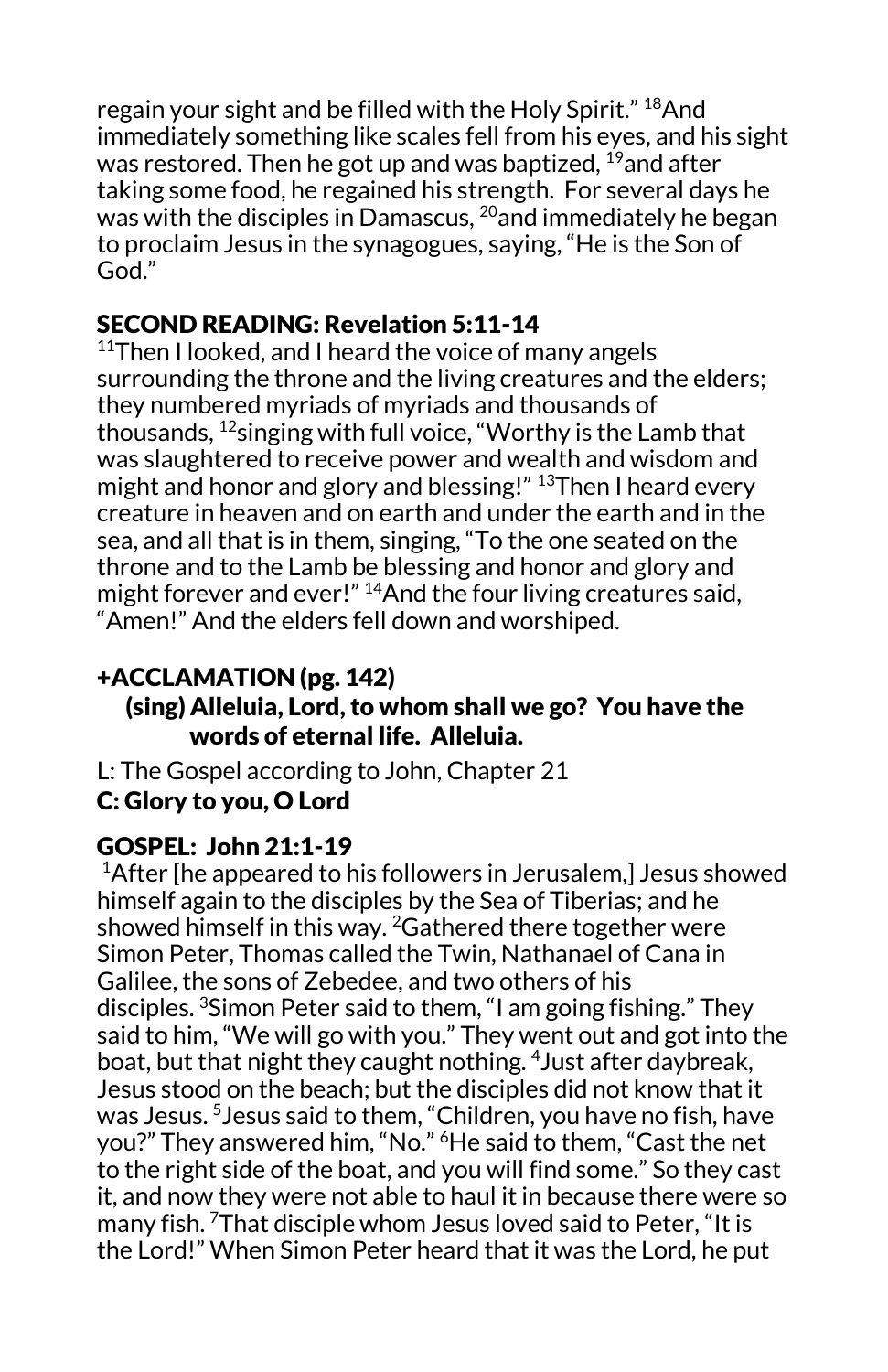on some clothes, for he was naked, and jumped into the sea.  ${}^{8}$ But the other disciples came in the boat, dragging the net full of fish, for they were not far from the land, only about a hundred yards off. When they had gone ashore, they saw a charcoal fire there, with fish on it, and bread.  $^{10}$  Jesus said to them, "Bring some of the fish that you have just caught." <sup>11</sup>So Simon Peter went aboard and hauled the net ashore, full of large fish, a hundred fifty-three of them; and though there were so many, the net was not torn. 12Jesus said to them, "Come and have breakfast." Now none of the disciples dared to ask him, "Who are you?" because they knew it was the Lord. 13Jesus came and took the bread and gave it to them, and did the same with the fish. <sup>14</sup>This was now the third time that Jesus appeared to the disciples after he was raised from the dead. 15When they had finished breakfast, Jesus said to Simon Peter, "Simon son of John, do you love me more than these?" He said to him, "Yes, Lord; you know that I love you." Jesus said to him, "Feed my lambs." 16A second time he said to him, "Simon son of John, do you love me?" He said to him, "Yes, Lord; you know that I love you." Jesus said to him, "Tend my sheep." 17He said to him the third time, "Simon son of John, do you love me?" Peter felt hurt because he said to him the third time, "Do you love me?" And he said to him, "Lord, you know everything; you know that I love you." Jesus said to him, "Feed my sheep. <sup>18</sup>Very truly, I tell you, when you were younger, you used to fasten your own belt and to go wherever you wished. But when you grow old, you will stretch out your hands, and someone else will fasten a belt around you and take you where you do not wish to go." 19(He said this to indicate the kind of death by which he would glorify God.) After this he said to him, "Follow me."

+L: The Gospel of the Lord +C: Praise to you, O Christ

Choir Anthem *– "The Majesty and Glory of Your Name"* 

#### CHILDREN'S MESSAGE

MESSAGE Pastor John Twiton

+HYMN **#**855 - *Crown Him with Many Crowns (vs.1,3,4,5)*

#### RESPONSE TO THE WORD

+ NICENE CREED pg. 104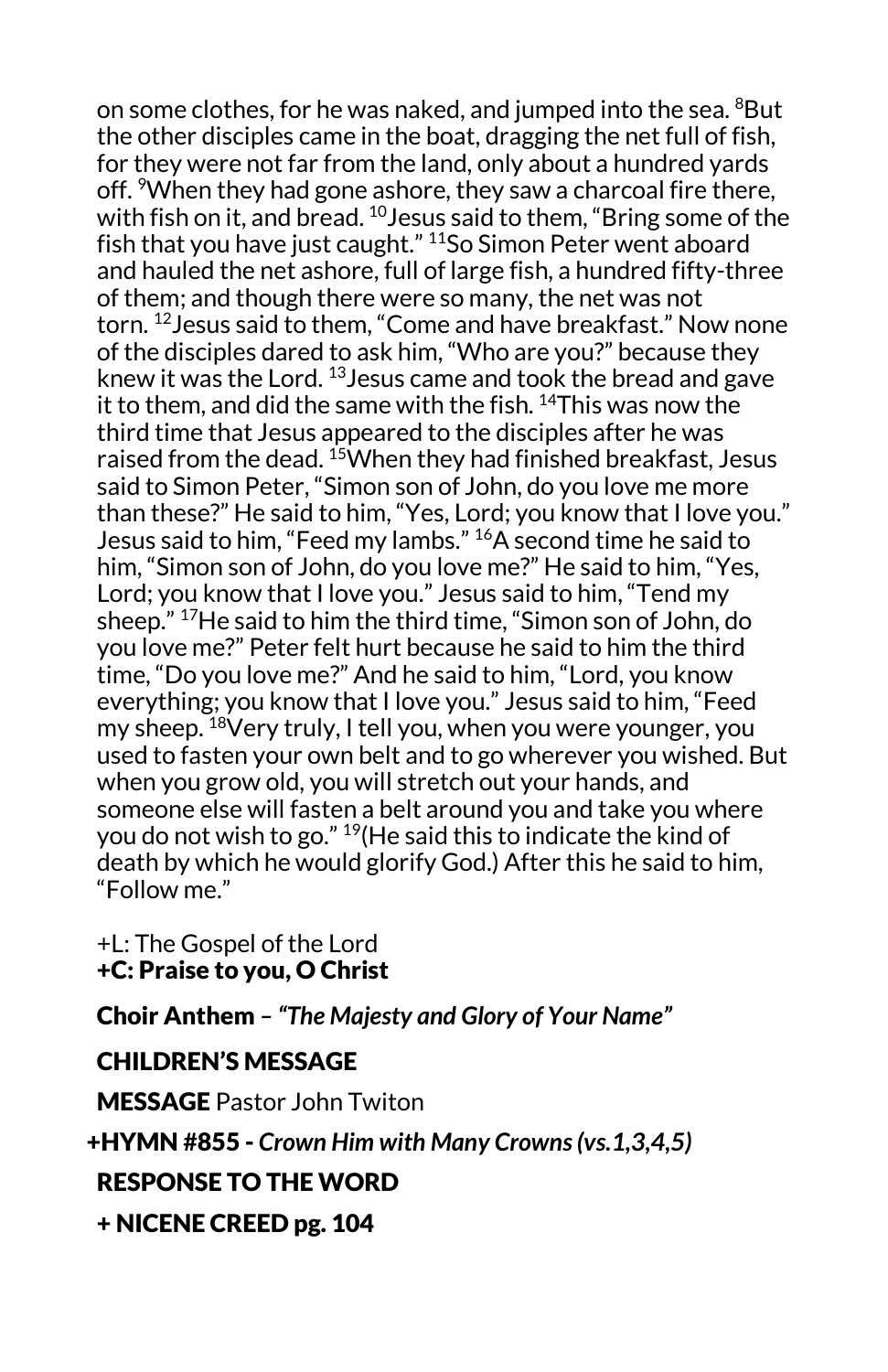THE PRAYERS pg. 143

 (As the pastor concludes each petition with the words: "Lord in your mercy…" The people respond: Hear our prayer.")

OFFERING – Music "Cornerstone*" by Praise Team*

OFFERTORY - #182 *Let the Vineyards Be Fruitful*

#### MEAL

+ Offering Prayer: Living God, you gather the wolf and the lamb to feed together in your peaceable reign, and you welcome us all at your table. Reach out to us through this meal, and show us your wounded and risen body, that we may be nourished and believe in Jesus Christ, our Savior and Lord. Amen.

**+**The Great Thanksgiving pg. 144 +Words of Institution

+ The Lord's Prayer pg. 145 (right hand column)

Communion Hymns – #471 *Let Us Break Bread Together* #608 *Softly and Tenderly*

 Prayer after Communion: We give you thanks, generous God, for in this bread and cup we have tasted the new heaven and earth where hunger and thirst are no more. Send us from this table as witnesses to the resurrection, that through our lives, all may know life in Jesus' name. Amen.

## **SENDING**

#### COMMUNITY WORD

#### **+**BLESSING

L: May the blessing of God our creator, the love of Jesus Christ our redeemer, and the presence of the Holy Spirit the comforter, surround you and sustain you until we gather again. C: Amen.

#### +HYMN #858 *- Praise to the Lord*

## **+**DISMISSAL

L: Go in peace. Serve the Lord.

C: Thanks be to God.